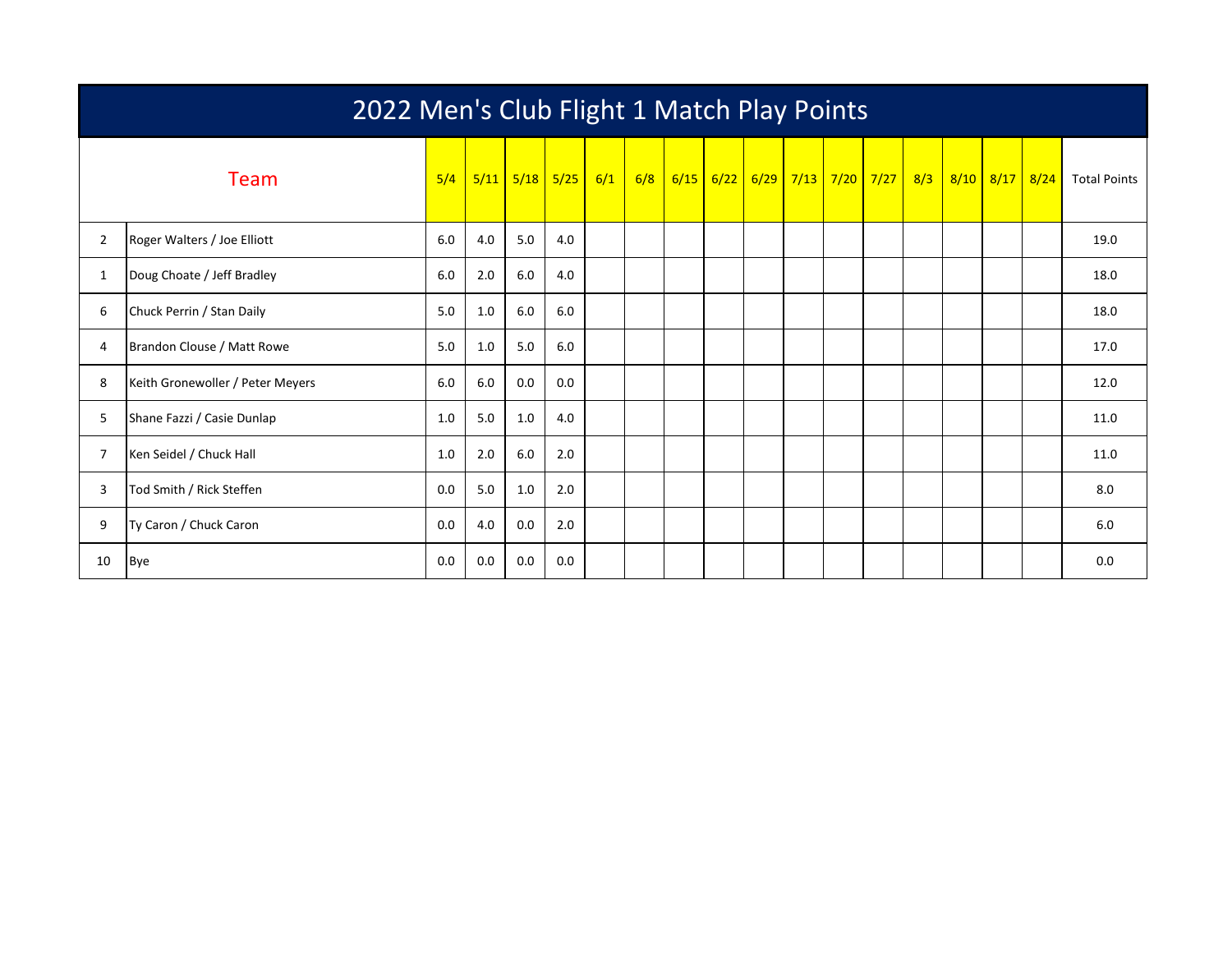|                | Men's Club Flight 1 Weekly Results |               |             |             |                 |  |  |  |  |  |  |  |  |  |
|----------------|------------------------------------|---------------|-------------|-------------|-----------------|--|--|--|--|--|--|--|--|--|
|                | 5/25/22 Round 4                    |               |             |             |                 |  |  |  |  |  |  |  |  |  |
| TEAM #         |                                    | Team<br>Match | Match<br>#1 | Match<br>#2 | Total<br>Points |  |  |  |  |  |  |  |  |  |
| $\mathbf{1}$   | Doug Choate / Jeff Bradley         | 2.0           | 2.0         | 0.0         | 4.0             |  |  |  |  |  |  |  |  |  |
| $\overline{7}$ | Ken Seidel / Chuck Hall            | 0.0           | 0.0         | 2.0         | 2.0             |  |  |  |  |  |  |  |  |  |
| 6              | Chuck Perrin / Stan Daily          | 2.0           | 2.0         | 2.0         | 6.0             |  |  |  |  |  |  |  |  |  |
| 8              | Keith Gronewoller / Peter Meyers   | 0.0           | 0.0         | 0.0         | 0.0             |  |  |  |  |  |  |  |  |  |
| 5              | Jeb Savage / Shane Fazzi           | 2.0           | 1.0         | 1.0         | 4.0             |  |  |  |  |  |  |  |  |  |
| 9              | Kyler Smith / Ty Caron             | 0.0           | 1.0         | 1.0         | 2.0             |  |  |  |  |  |  |  |  |  |
| 4              | Brandon Clouse / Matt Rowe         | 2.0           | 2.0         | 2.0         | 6.0             |  |  |  |  |  |  |  |  |  |
| 10             | Bye                                | 0.0           | 0.0         | 0.0         | 0.0             |  |  |  |  |  |  |  |  |  |
| $\overline{2}$ | Roger Walters / Joe Elliott        | 2.0           | 2.0         | 0.0         | 4.0             |  |  |  |  |  |  |  |  |  |
| 3              | Tod Smith / Rick Steffen           | 0.0           | 0.0         | 2.0         | 2.0             |  |  |  |  |  |  |  |  |  |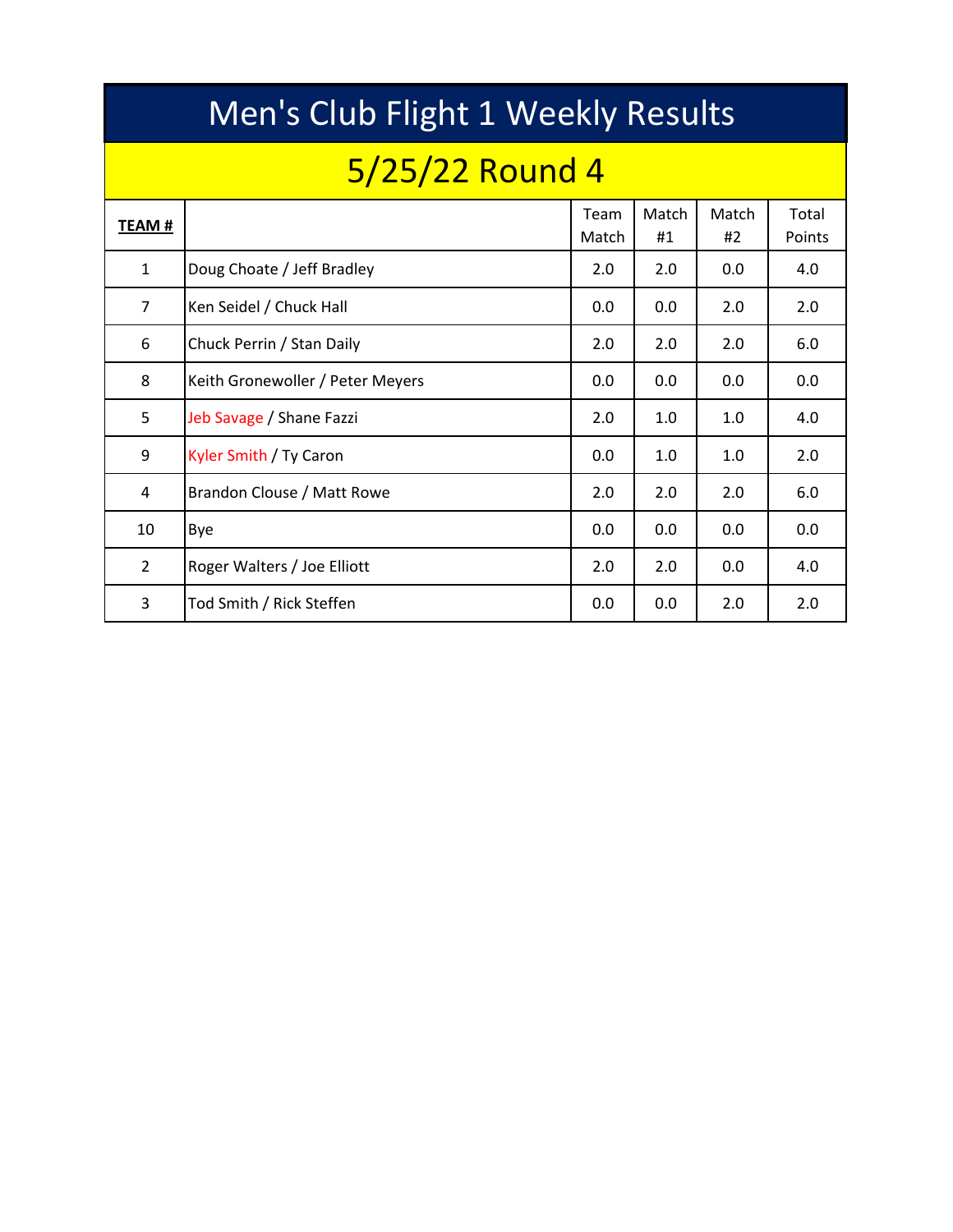|                | 2022 Men's Club Flight 2 Match Play Points |     |      |     |                          |     |     |  |             |  |  |                                    |  |     |  |                |                     |
|----------------|--------------------------------------------|-----|------|-----|--------------------------|-----|-----|--|-------------|--|--|------------------------------------|--|-----|--|----------------|---------------------|
|                | Team                                       | 5/4 | 5/11 |     | <mark>5/18 5/25  </mark> | 6/1 | 6/8 |  | $6/15$ 6/22 |  |  | <mark>6/29 7/13 7/20 7/27  </mark> |  | 8/3 |  | 8/10 8/17 8/24 | <b>Total Points</b> |
| $\mathbf{1}$   | Jim Reed / Wendell Goad                    | 4.0 | 4.0  | 6.0 | 4.0                      |     |     |  |             |  |  |                                    |  |     |  |                | 18.0                |
| $\overline{2}$ | Thom Hamick / Dennis Luedke                | 4.0 | 6.0  | 1.0 | 4.0                      |     |     |  |             |  |  |                                    |  |     |  |                | 15.0                |
| 6              | Neil Liebowitz / Craig Teter               | 6.0 | 2.0  | 0.0 | 6.0                      |     |     |  |             |  |  |                                    |  |     |  |                | 14.0                |
| 8              | James Martinez / Anthony Manzanares        | 2.0 | 4.0  | 4.0 | 2.0                      |     |     |  |             |  |  |                                    |  |     |  |                | 12.0                |
| 3              | Tom Gentilcore / Mac McCurdy               | 0.0 | 3.0  | 5.0 | 3.0                      |     |     |  |             |  |  |                                    |  |     |  |                | 11.0                |
| 5              | Jeff Asselin / Hank Kracht                 | 6.0 | 0.0  | 3.0 | 2.0                      |     |     |  |             |  |  |                                    |  |     |  |                | 11.0                |
|                | Jim Pearce / David Hallford                | 2.0 | 2.0  | 3.0 | 3.0                      |     |     |  |             |  |  |                                    |  |     |  |                | 10.0                |
| 4              | Roger Schouten / Mitch Morgan              | 0.0 | 3.0  | 2.0 | 0.0                      |     |     |  |             |  |  |                                    |  |     |  |                | 5.0                 |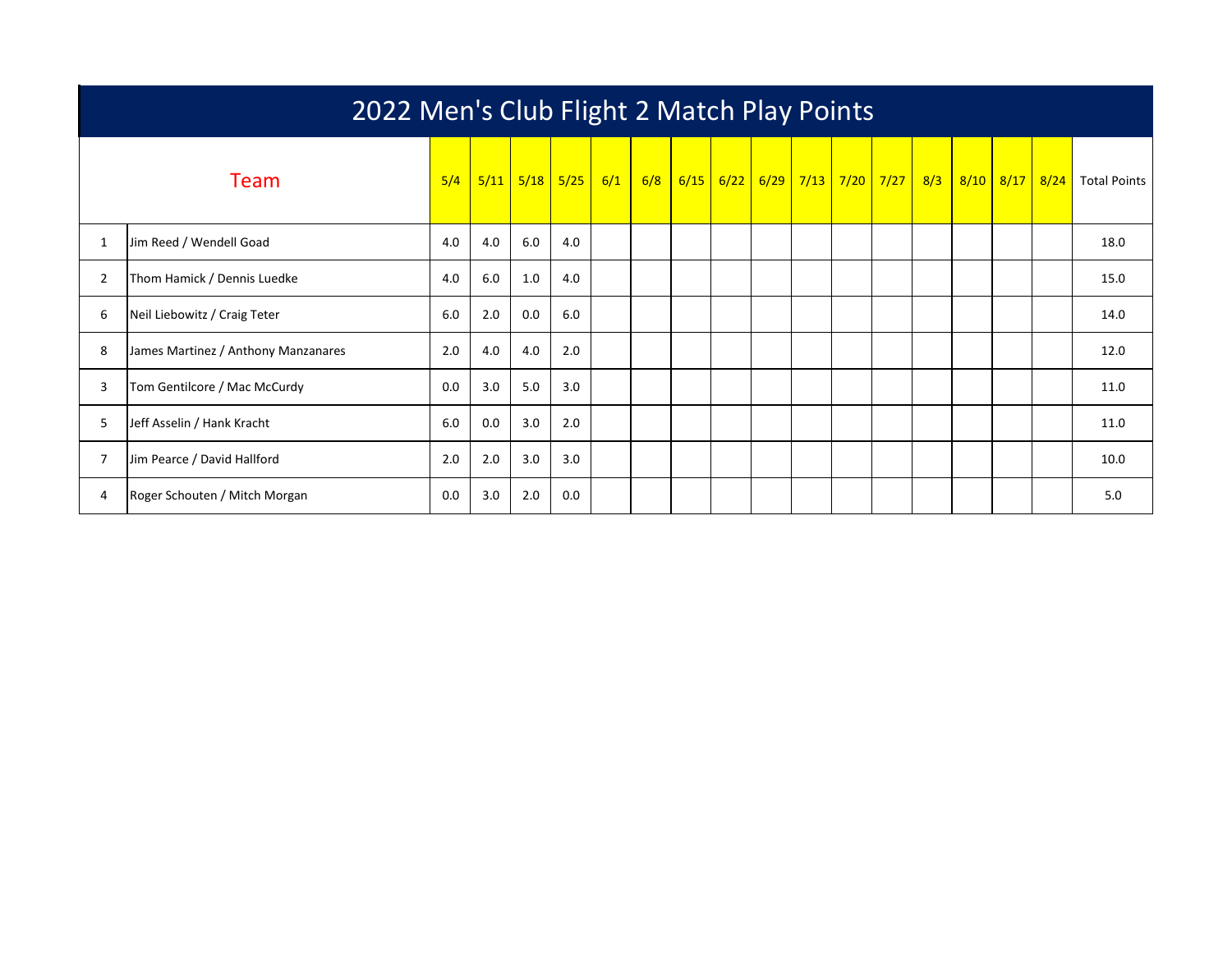|                | Men's Club Flight 2 Weekly Results  |               |             |             |                 |  |  |  |  |  |  |  |  |  |  |
|----------------|-------------------------------------|---------------|-------------|-------------|-----------------|--|--|--|--|--|--|--|--|--|--|
|                | 5/25/22 Round 4                     |               |             |             |                 |  |  |  |  |  |  |  |  |  |  |
| TEAM #         |                                     | Team<br>Match | Match<br>#1 | Match<br>#2 | Total<br>Points |  |  |  |  |  |  |  |  |  |  |
| $\mathbf{1}$   | Jim Reed / Wendell Goad             | 2.0           | 0.0         | 2.0         | 4.0             |  |  |  |  |  |  |  |  |  |  |
| 5              | Ken Dunham / Jeff Asselin           | 0.0           | 2.0         | 0.0         | 2.0             |  |  |  |  |  |  |  |  |  |  |
| 4              | Paul Stanek / Mitch Morgan          | 0.0           | 0.0         | 0.0         | 0.0             |  |  |  |  |  |  |  |  |  |  |
| 6              | Craig Teter / Neil Leibowitz        | 2.0           | 2.0         | 2.0         | 6.0             |  |  |  |  |  |  |  |  |  |  |
| 3              | Tom Gentilcore / Mac McCurdy        | 1.0           | 0.0         | 2.0         | 3.0             |  |  |  |  |  |  |  |  |  |  |
| $\overline{7}$ | Jim Pearce / David Hallford         | 1.0           | 2.0         | 0.0         | 3.0             |  |  |  |  |  |  |  |  |  |  |
| $\overline{2}$ | Thom Hamick / Dennis Luedke         | 2.0           | 0.0         | 2.0         | 4.0             |  |  |  |  |  |  |  |  |  |  |
| 8              | James Martinez / Anthony Manzanares | 0.0           | 2.0         | 0.0         | 2.0             |  |  |  |  |  |  |  |  |  |  |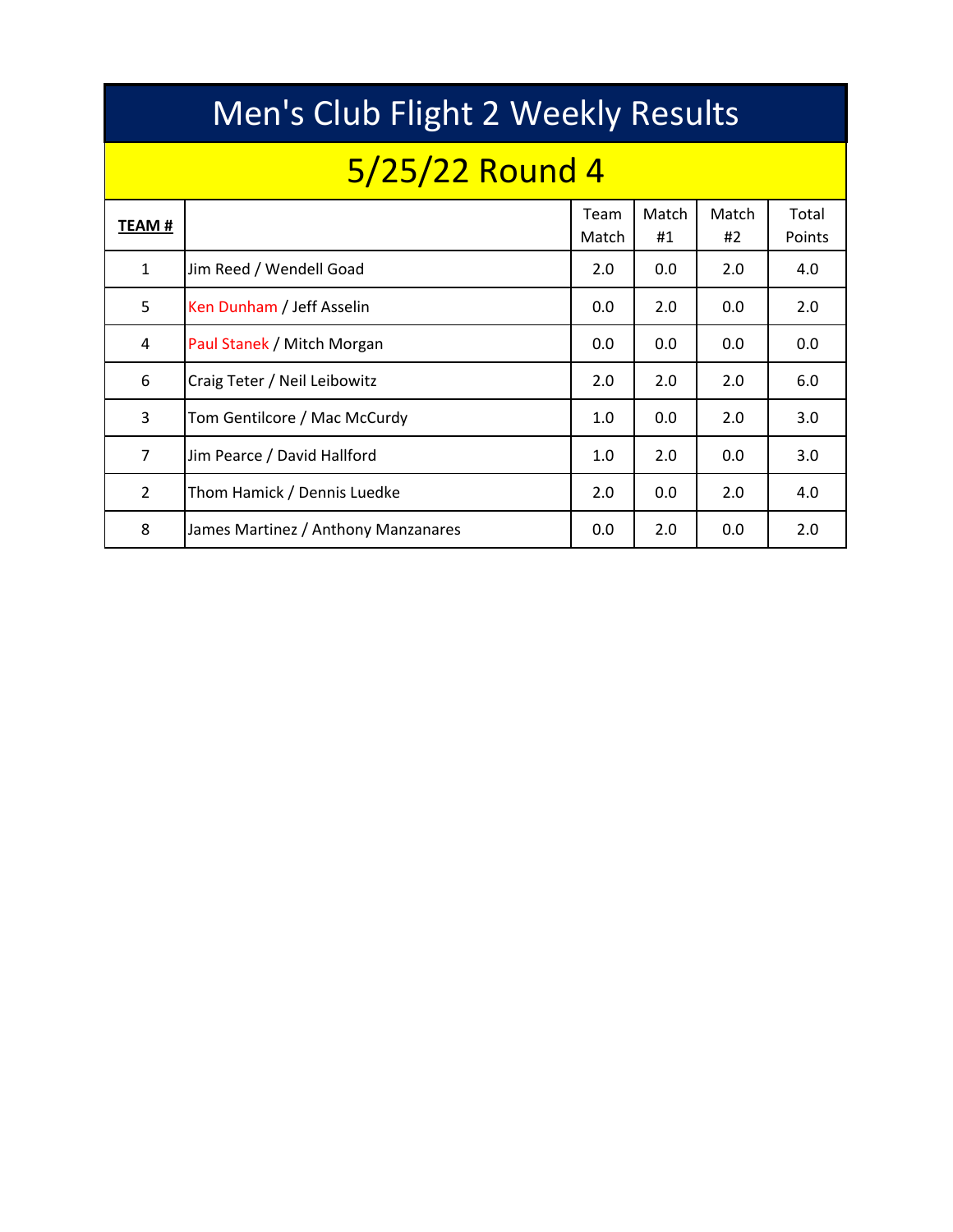|                | 2022 Men's Club Flight 3 Match Play Points |     |      |     |                          |     |     |  |  |                               |  |  |  |     |  |                |                     |
|----------------|--------------------------------------------|-----|------|-----|--------------------------|-----|-----|--|--|-------------------------------|--|--|--|-----|--|----------------|---------------------|
|                | Team                                       | 5/4 | 5/11 |     | <mark>5/18 5/25  </mark> | 6/1 | 6/8 |  |  | 6/15 6/22 6/29 7/13 7/20 7/27 |  |  |  | 8/3 |  | 8/10 8/17 8/24 | <b>Total Points</b> |
| 4              | Doug Zon / John Nauroth                    | 3.0 | 3.0  | 6.0 | 4.0                      |     |     |  |  |                               |  |  |  |     |  |                | 16.0                |
| 1              | Fred Inman / Eric Miller                   | 6.0 | 3.0  | 2.0 | 4.0                      |     |     |  |  |                               |  |  |  |     |  |                | 15.0                |
| 2              | Andrew Terrazas / Luke Cody                | 1.0 | 4.0  | 6.0 | 4.0                      |     |     |  |  |                               |  |  |  |     |  |                | 15.0                |
| 6              | Cuoy Jensen / Josh Fusilier                | 2.0 | 6.0  | 4.0 | 2.0                      |     |     |  |  |                               |  |  |  |     |  |                | 14.0                |
| 5              | Mark Kralich / Doug Horsey                 | 3.0 | 2.0  | 5.0 | 2.0                      |     |     |  |  |                               |  |  |  |     |  |                | 12.0                |
| 3              | Brian Shene / David Bernat                 | 4.0 | 3.0  | 0.0 | 4.0                      |     |     |  |  |                               |  |  |  |     |  |                | 11.0                |
| $\overline{7}$ | Tom Noel / Ron McCann                      | 5.0 | 3.0  | 1.0 | 2.0                      |     |     |  |  |                               |  |  |  |     |  |                | 11.0                |
| 8              | Dan Birrer / David Ballard                 | 0.0 | 0.0  | 0.0 | 2.0                      |     |     |  |  |                               |  |  |  |     |  |                | 2.0                 |